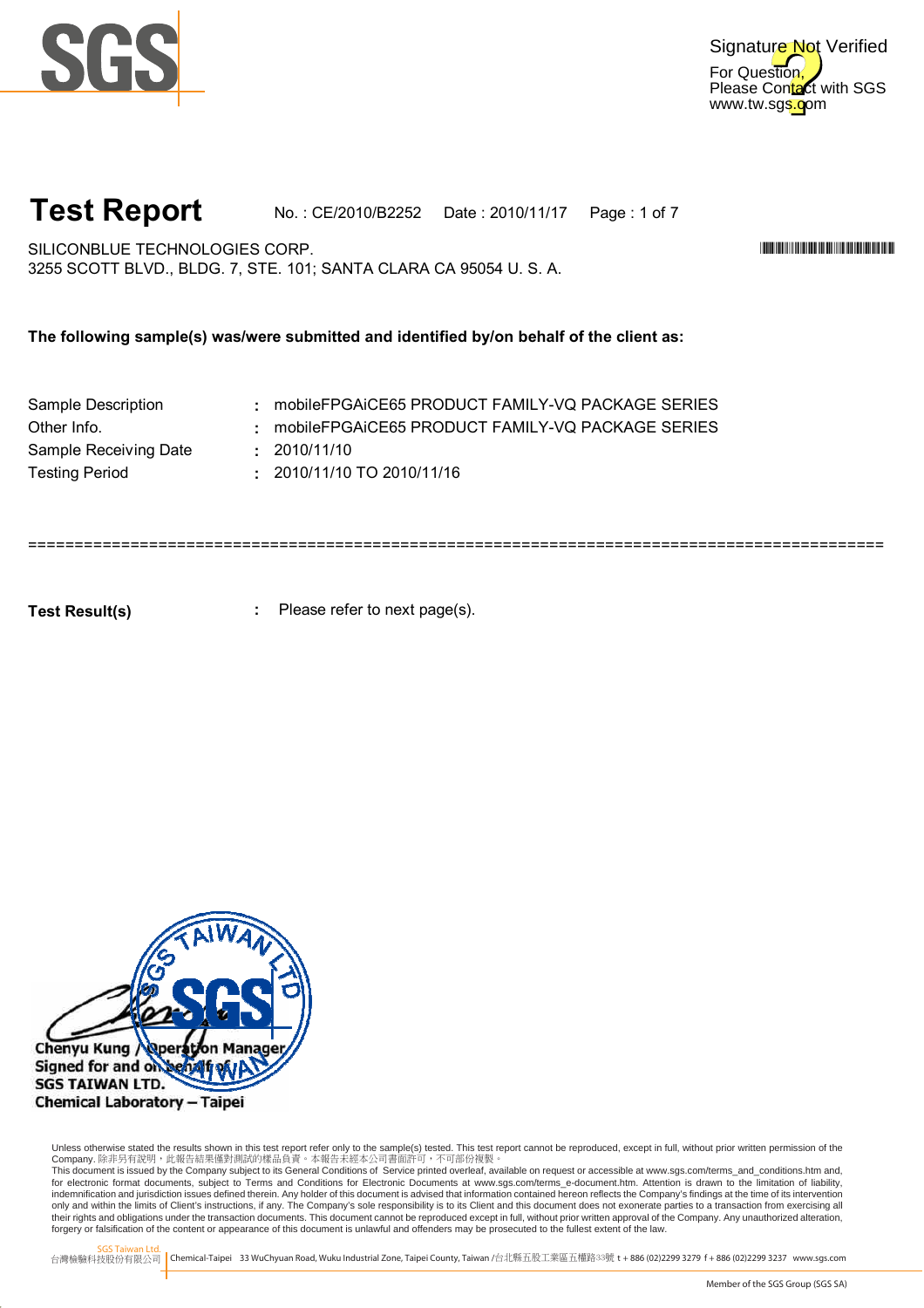

**Test Report** No. : CE/2010/B2252 Date : 2010/11/17 Page : 2 of 7

SILICONBLUE TECHNOLOGIES CORP. WE SEE A SECOND A SECOND AND SERVED AND THE SECOND ASSESSMENT OF THE SECOND ASSESSMENT OF THE SECOND ASSESSMENT OF THE SECOND ASSESSMENT OF THE SECOND ASSESSMENT OF THE SECOND ASSESSMENT OF T

3255 SCOTT BLVD., BLDG. 7, STE. 101; SANTA CLARA CA 95054 U. S. A.

### **Test Result(s)**

PART NAME No.1

### : mobileFPGAiCE65 PRODUCT FAMILY-VQ PACKAGE SERIES

| Test Item (s):                                       | <b>Unit</b> | <b>Method</b>                                                  | <b>MDL</b>     | <b>Result</b> |
|------------------------------------------------------|-------------|----------------------------------------------------------------|----------------|---------------|
|                                                      |             |                                                                |                | No.1          |
| Cadmium (Cd)                                         | mg/kg       | With reference to IEC 62321: 2008 and<br>performed by ICP-AES. | $\overline{2}$ | n.d.          |
| Lead (Pb)                                            | mg/kg       | With reference to IEC 62321: 2008 and<br>performed by ICP-AES. | $\overline{2}$ | n.d.          |
| Mercury (Hg)                                         | mg/kg       | With reference to IEC 62321: 2008 and<br>performed by ICP-AES. | $\overline{2}$ | n.d.          |
| Hexavalent Chromium Cr(VI) by<br>alkaline extraction | mg/kg       | With reference to IEC 62321: 2008 and<br>performed by UV-VIS.  | $\overline{2}$ | n.d.          |
| <b>Sum of PBBs</b>                                   |             | With reference to IEC 62321: 2008 and<br>performed by GC/MS.   | $\blacksquare$ | n.d.          |
| Monobromobiphenyl                                    | mg/kg       |                                                                | 5              | n.d.          |
| Dibromobiphenyl                                      |             |                                                                | 5              | n.d.          |
| Tribromobiphenyl                                     |             |                                                                | 5              | n.d.          |
| Tetrabromobiphenyl                                   |             |                                                                | $\overline{5}$ | n.d.          |
| Pentabromobiphenyl                                   |             |                                                                | 5              | n.d.          |
| Hexabromobiphenyl                                    |             |                                                                | 5              | n.d.          |
| Heptabromobiphenyl                                   |             |                                                                | $\overline{5}$ | n.d.          |
| Octabromobiphenyl                                    |             |                                                                | 5              | n.d.          |
| Nonabromobiphenyl                                    |             |                                                                | 5              | n.d.          |
| Decabromobiphenyl                                    |             |                                                                | $\overline{5}$ | n.d.          |
| <b>Sum of PBDEs</b>                                  |             |                                                                |                | n.d.          |
| Monobromodiphenyl ether                              |             |                                                                | 5              | n.d.          |
| Dibromodiphenyl ether                                |             |                                                                | $\overline{5}$ | n.d.          |
| Tribromodiphenyl ether                               |             |                                                                | 5              | n.d.          |
| Tetrabromodiphenyl ether                             |             |                                                                | $\overline{5}$ | n.d.          |
| Pentabromodiphenyl ether                             |             |                                                                | 5              | n.d.          |
| Hexabromodiphenyl ether                              |             |                                                                | 5              | n.d.          |
| Heptabromodiphenyl ether                             |             |                                                                | 5              | n.d.          |
| Octabromodiphenyl ether                              |             |                                                                | 5              | n.d.          |
| Nonabromodiphenyl ether                              |             |                                                                | 5              | n.d.          |
| Decabromodiphenyl ether                              |             |                                                                | 5              | n.d.          |

Unless otherwise stated the results shown in this test report refer only to the sample(s) tested. This test report cannot be reproduced, except in full, without prior written permission of the

Company. 除非另有說明,此報告結果僅對測試的樣品負責。本報告未經本公司書面許可,不可部份複製。<br>This document is issued by the Company subject to its General Conditions of Service printed overleaf available on request or accessible at www.sgs.com/terms\_and\_conditio indemnification and jurisdiction issues defined therein. Any holder of this document is advised that information contained hereon reflects the Company's findings at the time of its intervention only and within the limits of Client's instructions, if any. The Company's sole responsibility is to its Client and this document does not exonerate parties to a transaction from exercising all<br>their rights and obligations forgery or falsification of the content or appearance of this document is unlawful and offenders may be prosecuted to the fullest extent of the law.

SGS Taiwan Ltd.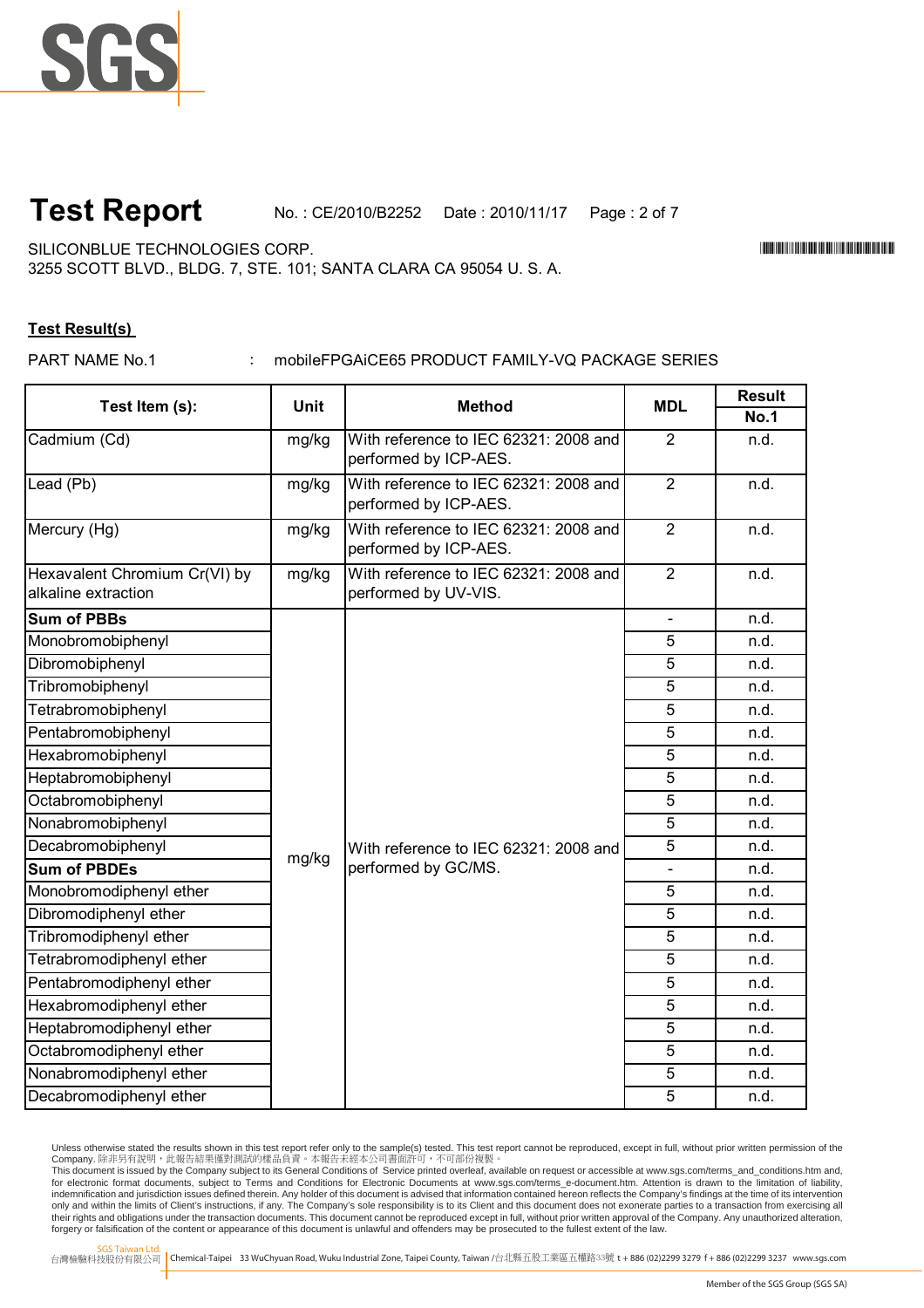

# **Test Report**

No. : CE/2010/B2252 Date : 2010/11/17 Page : 3 of 7

SILICONBLUE TECHNOLOGIES CORP. WE SEE A SECOND A SECOND AND SECOND A SECOND AND SECOND A SECOND ASSESSMENT OF THE SECOND ASSESSMENT OF THE SECOND ASSESSMENT OF THE SECOND ASSESSMENT OF THE SECOND ASSESSMENT OF THE SECOND A

3255 SCOTT BLVD., BLDG. 7, STE. 101; SANTA CLARA CA 95054 U. S. A.

**Result No.1** 50 n.d. 50 n.d. 50 n.d. 50 n.d. Unit **Nethod Method Test Item (s):** Halogen-Chlorine (Cl) (CAS No.: 022537-15-1) With reference to BS EN 14582:2007. Analysis was performed by IC. Halogen-Iodine (I) (CAS No.: 014362-44-8) **Halogen** Halogen-Fluorine (F) (CAS No.: 014762-94-8) mg/kg Halogen-Bromine (Br) (CAS No.: 010097-32-2)

**Note**:

- 1. mg/kg =  $ppm$ ; 0.1wt% = 1000ppm
- 2. n.d. = Not Detected
- 3. MDL = Method Detection Limit
- 4. " " = Not Regulated
- 5. This report supersedes the previous document bearing the test report number CE/2010/B2252 which was issued on 2010/11/16.

Unless otherwise stated the results shown in this test report refer only to the sample(s) tested. This test report cannot be reproduced, except in full, without prior written permission of the Company. 除非另有說明,此報告結果僅對測試的樣品負責。本報告未經本公司書面許可,不可部份複製。

This document is issued by the Company subject to its General Conditions of Service printed overleaf, available on request or accessible at www.sgs.com/terms\_and\_conditions.htm and,<br>for electronic format documents, subject indemnification and jurisdiction issues defined therein. Any holder of this document is advised that information contained hereon reflects the Company's findings at the time of its intervention only and within the limits of Client's instructions, if any. The Company's sole responsibility is to its Client and this document does not exonerate parties to a transaction from exercising all<br>their rights and obligations forgery or falsification of the content or appearance of this document is unlawful and offenders may be prosecuted to the fullest extent of the law.

SGS Taiwan Ltd.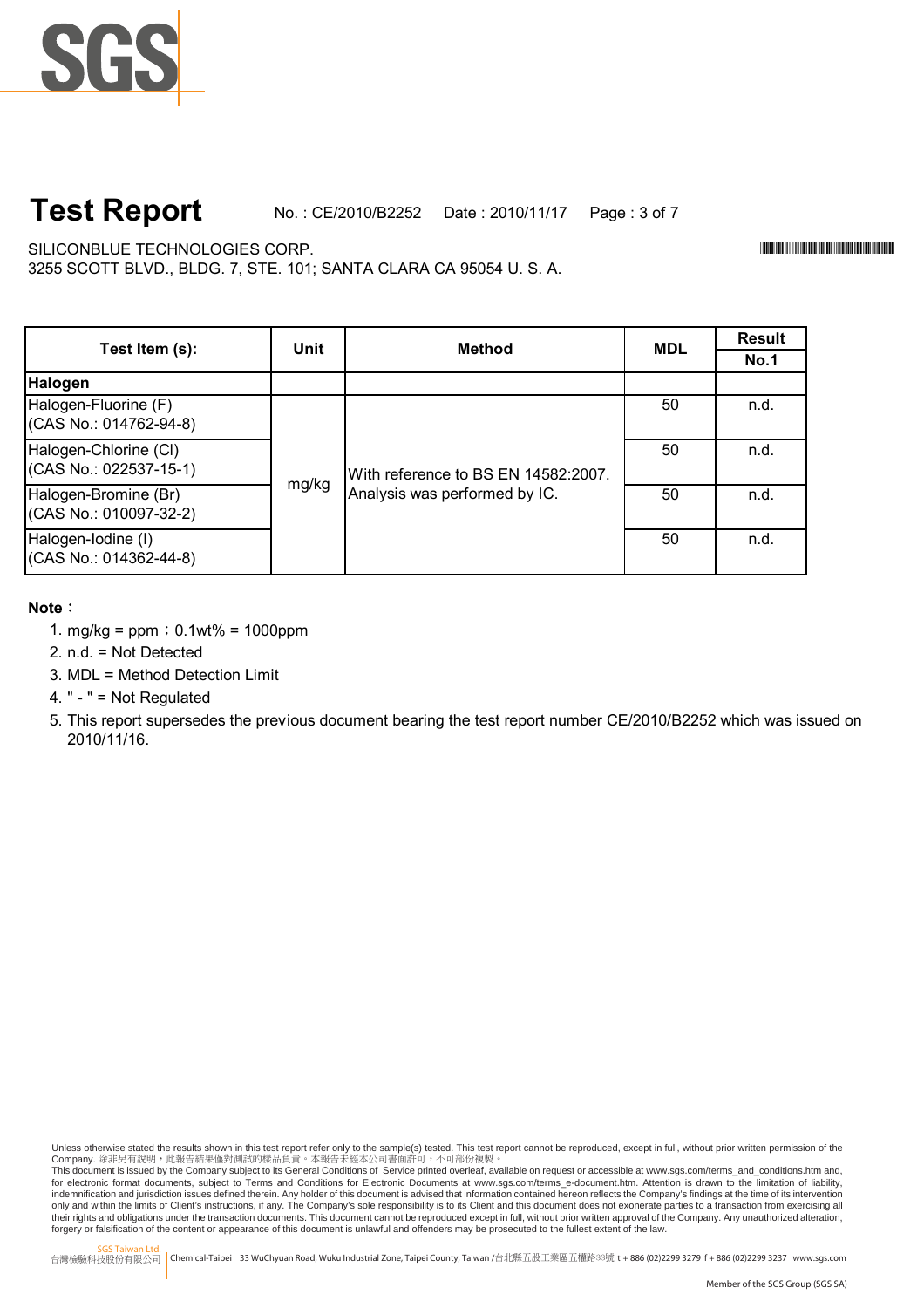

# **Test Report**

No. : CE/2010/B2252 Date : 2010/11/17 Page : 4 of 7

SILICONBLUE TECHNOLOGIES CORP.

3255 SCOTT BLVD., BLDG. 7, STE. 101; SANTA CLARA CA 95054 U. S. A.

- 1) These samples were dissolved totally by pre-conditioning method according to below flow chart.  $(Cr^{6+}$  test method excluded)
- 2) Name of the person who made measurement: Climbgreat Yang
- 3) Name of the person in charge of measurement: Troy Chang



Unless otherwise stated the results shown in this test report refer only to the sample(s) tested. This test report cannot be reproduced, except in full, without prior written permission of the Company. 除非另有說明,此報告結果僅對測試的樣品負責。本報告未經本公司書面許可,不可部份複製。

This document is issued by the Company subject to its General Conditions of Service printed overleaf, available on request or accessible at www.sgs.com/terms\_and\_conditions.htm and,<br>for electronic format documents, subject indemnification and jurisdiction issues defined therein. Any holder of this document is advised that information contained hereon reflects the Company's findings at the time of its intervention only and within the limits of Client's instructions, if any. The Company's sole responsibility is to its Client and this document does not exonerate parties to a transaction from exercising all<br>their rights and obligations forgery or falsification of the content or appearance of this document is unlawful and offenders may be prosecuted to the fullest extent of the law.

SGS Taiwan Ltd.

台灣檢驗科技股份有限公司 Chemical-Taipei 33 WuChyuan Road, Wuku Industrial Zone, Taipei County, Taiwan /台北縣五股工業區五權路33號 **t** +886 (02)2299 3279 **f** + 886 (02)2299 3237 www.sgs.com

\*CE/2010/B2252\*CE/2010/B2252\*CE/2010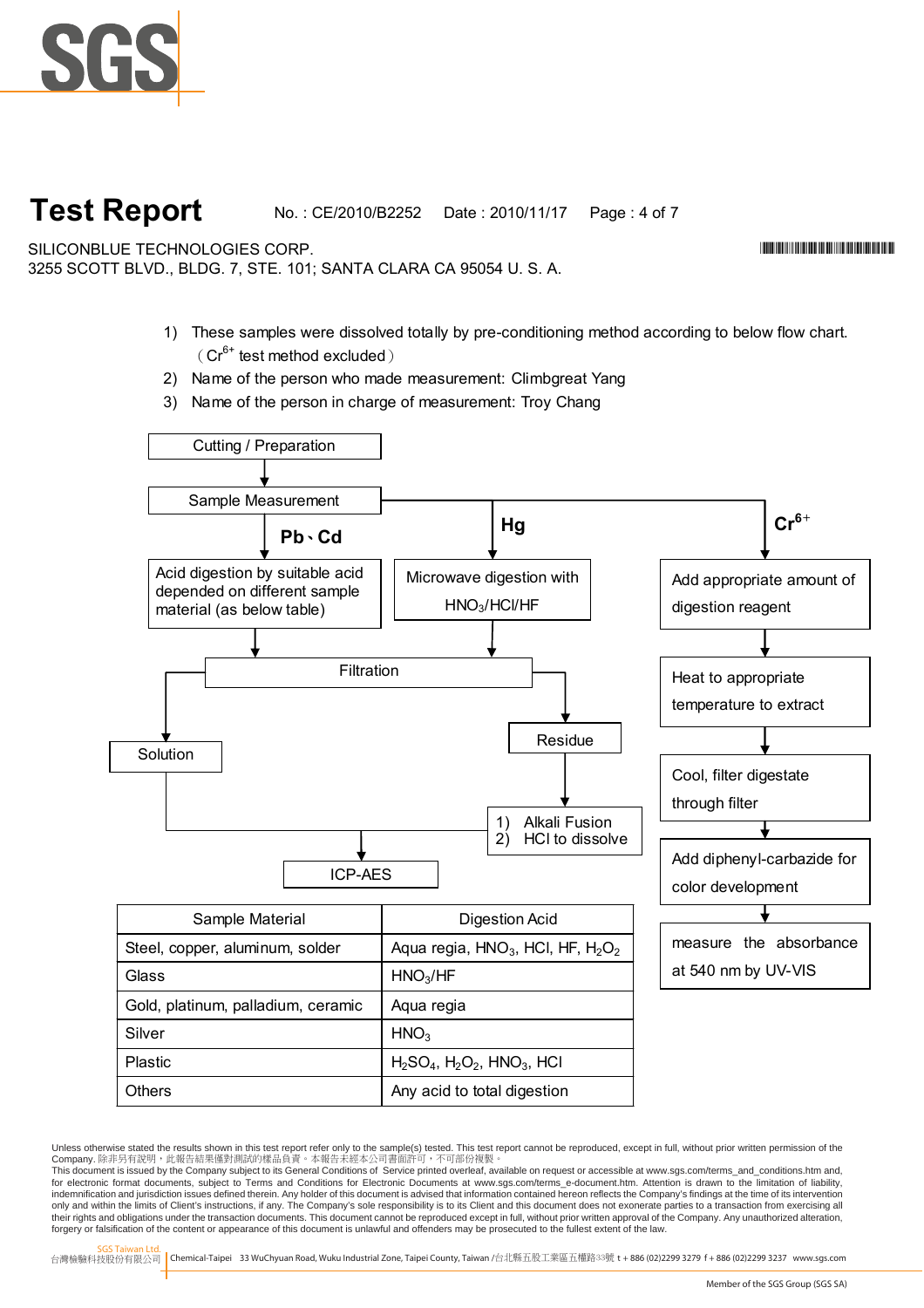

**Test Report** No. : CE/2010/B2252 Date : 2010/11/17 Page : 5 of 7

SILICONBLUE TECHNOLOGIES CORP. WE SEE A SECOND A SECOND AND SECOND A SECOND AND SECOND A SECOND ASSESSMENT OF THE SECOND ASSESSMENT OF THE SECOND ASSESSMENT OF THE SECOND ASSESSMENT OF THE SECOND ASSESSMENT OF THE SECOND A 3255 SCOTT BLVD., BLDG. 7, STE. 101; SANTA CLARA CA 95054 U. S. A.

## **PBB/PBDE analytical FLOW CHART**

- 1) Name of the person who made measurement: Roman Wong
- 2) Name of the person in charge of measurement: Troy Chang



Unless otherwise stated the results shown in this test report refer only to the sample(s) tested. This test report cannot be reproduced, except in full, without prior written permission of the Company. 除非另有說明,此報告結果僅對測試的樣品負責。本報告未經本公司書面許可,不可部份複製。

This document is issued by the Company subject to its General Conditions of Service printed overleaf, available on request or accessible at www.sgs.com/terms\_and\_conditions.htm and,<br>for electronic format documents, subject indemnification and jurisdiction issues defined therein. Any holder of this document is advised that information contained hereon reflects the Company's findings at the time of its intervention only and within the limits of Client's instructions, if any. The Company's sole responsibility is to its Client and this document does not exonerate parties to a transaction from exercising all<br>their rights and obligations forgery or falsification of the content or appearance of this document is unlawful and offenders may be prosecuted to the fullest extent of the law.

SGS Taiwan Ltd.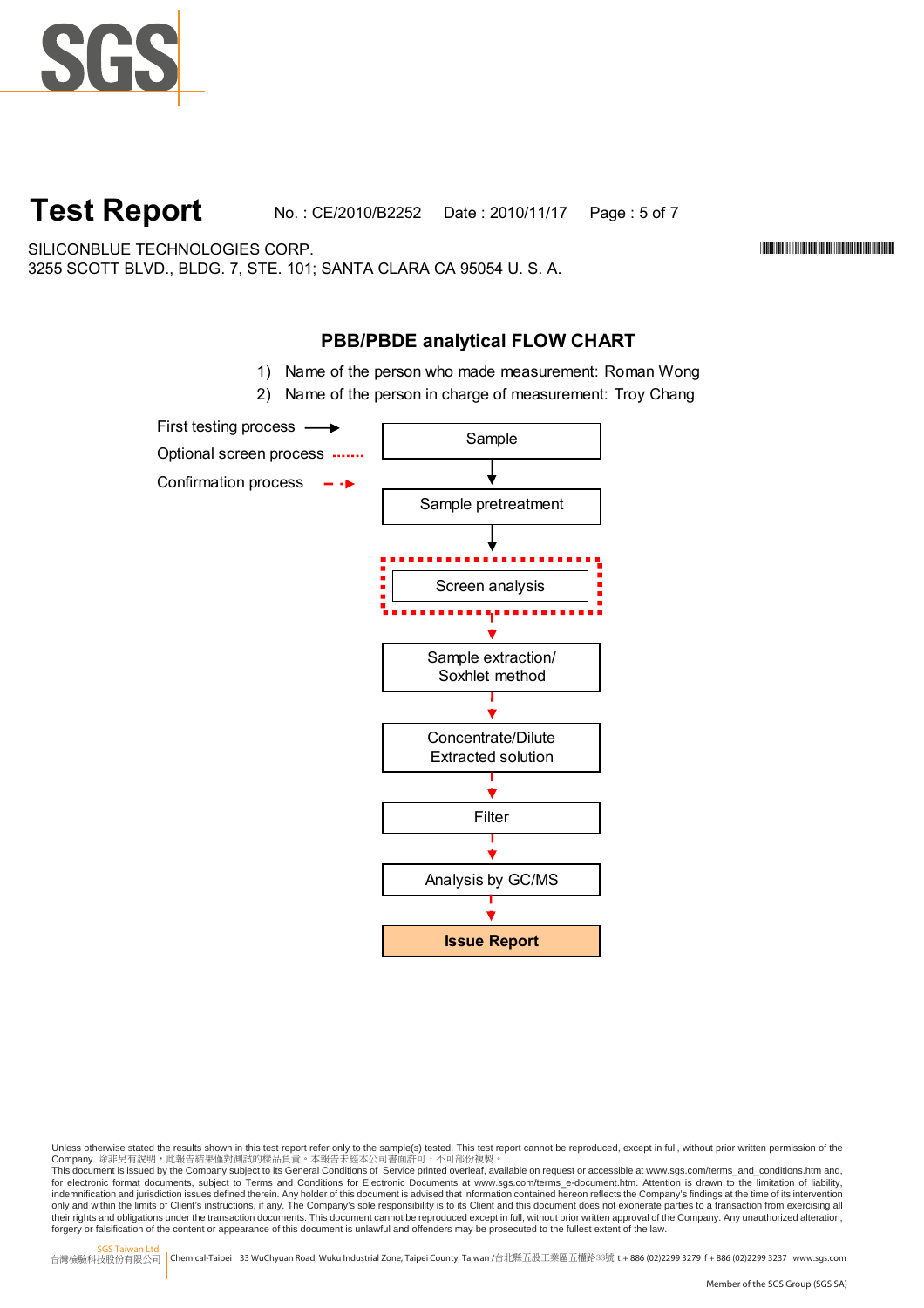

# **Test Report**

No. : CE/2010/B2252 Date : 2010/11/17 Page : 6 of 7

SILICONBLUE TECHNOLOGIES CORP. WE SEE A SECOND A SECOND AND SERVED AND THE SECOND ASSESSMENT OF THE SECOND ASSESSMENT OF THE SECOND ASSESSMENT OF THE SECOND ASSESSMENT OF THE SECOND ASSESSMENT OF THE SECOND ASSESSMENT OF T 3255 SCOTT BLVD., BLDG. 7, STE. 101; SANTA CLARA CA 95054 U. S. A.

## **Analytical flow chart of halogen content**

- 1) Name of the person who made measurement: Rita Chen
- 2) Name of the person in charge of measurement: Troy Chang



Unless otherwise stated the results shown in this test report refer only to the sample(s) tested. This test report cannot be reproduced, except in full, without prior written permission of the Company. 除非另有說明,此報告結果僅對測試的樣品負責。本報告未經本公司書面許可,不可部份複製。

This document is issued by the Company subject to its General Conditions of Service printed overleaf, available on request or accessible at www.sgs.com/terms\_and\_conditions.htm and,<br>for electronic format documents, subject indemnification and jurisdiction issues defined therein. Any holder of this document is advised that information contained hereon reflects the Company's findings at the time of its intervention only and within the limits of Client's instructions, if any. The Company's sole responsibility is to its Client and this document does not exonerate parties to a transaction from exercising all<br>their rights and obligations forgery or falsification of the content or appearance of this document is unlawful and offenders may be prosecuted to the fullest extent of the law.

SGS Taiwan Ltd.